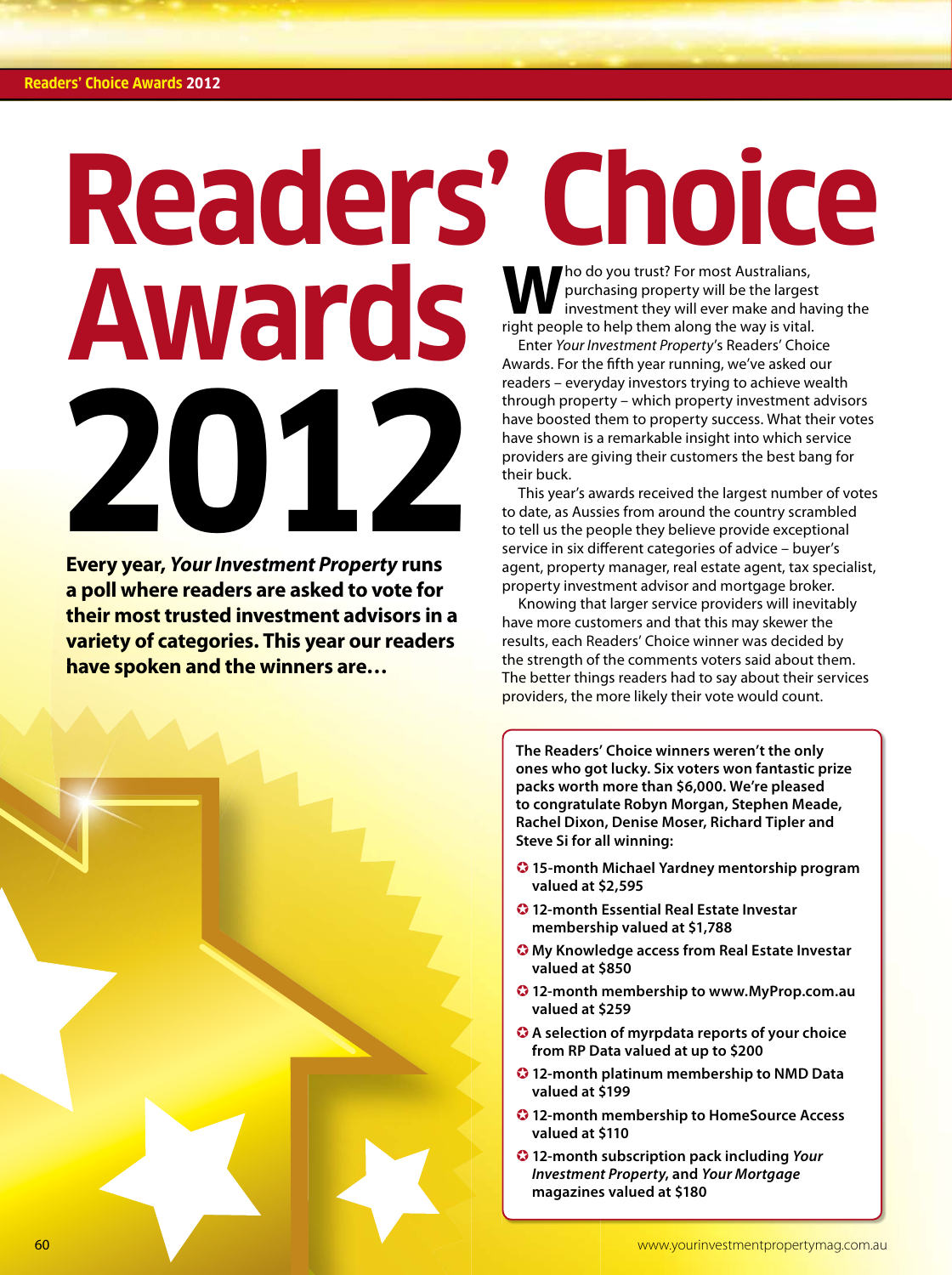#### **Readers' Choice Awards 2012**

# **INVESTMENT ADVISOR OF THE YEAR Lindy Lear**

property

**Rocket Property Group**

#### **What is your property advisory experience?**

I have been working as a property advisor for more than ve years. I started with Ian Hosking Richards when he launched Rocket Property Group in 2007. I am a certified property investment advisor with Property Investors Association of Australia (PIAA) and am training with Property Investment Professionals of Australia (PIPA). I have real estate registration in Queensland and NSW, hold a Certificate IV in Mortgage Broking and have certified financial training in general investment advice.

#### **How does it feel to win the award?**

I feel honoured to be voted by the investors and readers of the magazine for this award for the second time. I want to thank each and every person who voted for me. My reward is that I have helped you in some small way towards your property success.

#### **What makes a good investment advisor?**

An advisor must have passion for property and must have "walked the walk" so they can "talk the talk". They need to care about the people they help and be willing to share their property experiences (good and bad); be good listeners as well as good teachers; and be able to inspire people to believe they can achieve their goals through property investing. They also need to have acquired their knowledge based on real-life investing experience, and recognise when they need to recommend other experts to help investors, such as brokers, accountants, property managers and legal people.

#### **What's the best investment advice to follow?**

The best advice I got was "you cannot become a successful investor until you take action and buy something." So I did. I learnt a whole lot from that first investment experience which made it easier when buying my second and third. Property investing is not a theoretical sport. It is an action where you learn by doing. Don't try and reinvent the wheel and expect to know everything before you start. The best way to learn is to leverage from someone else's experience. Find someone you trust who is already successful in property and get some guidance from them to help you get started.

#### **How many investment properties do you own?**

Eight. My strategy is to buy brand-new properties in locations where there are strong drivers for growth, low vacancy rates and good rental yields. I use a property manager, use leverage and borrow 80-90%. I rarely have a vacancy period, receive above 5-6% yield across all



properties and with the benefits of high tax deductibility on new properties means I pay very little tax.

#### **What do you enjoy about being an investment advisor?**

My most enjoyable moments are when the penny drops that investing in property is possible for them. Helping investors become successful just gives me a great buzz.

**RUNNER-UP Michael Yardney Metropole Property Strategists**

# property

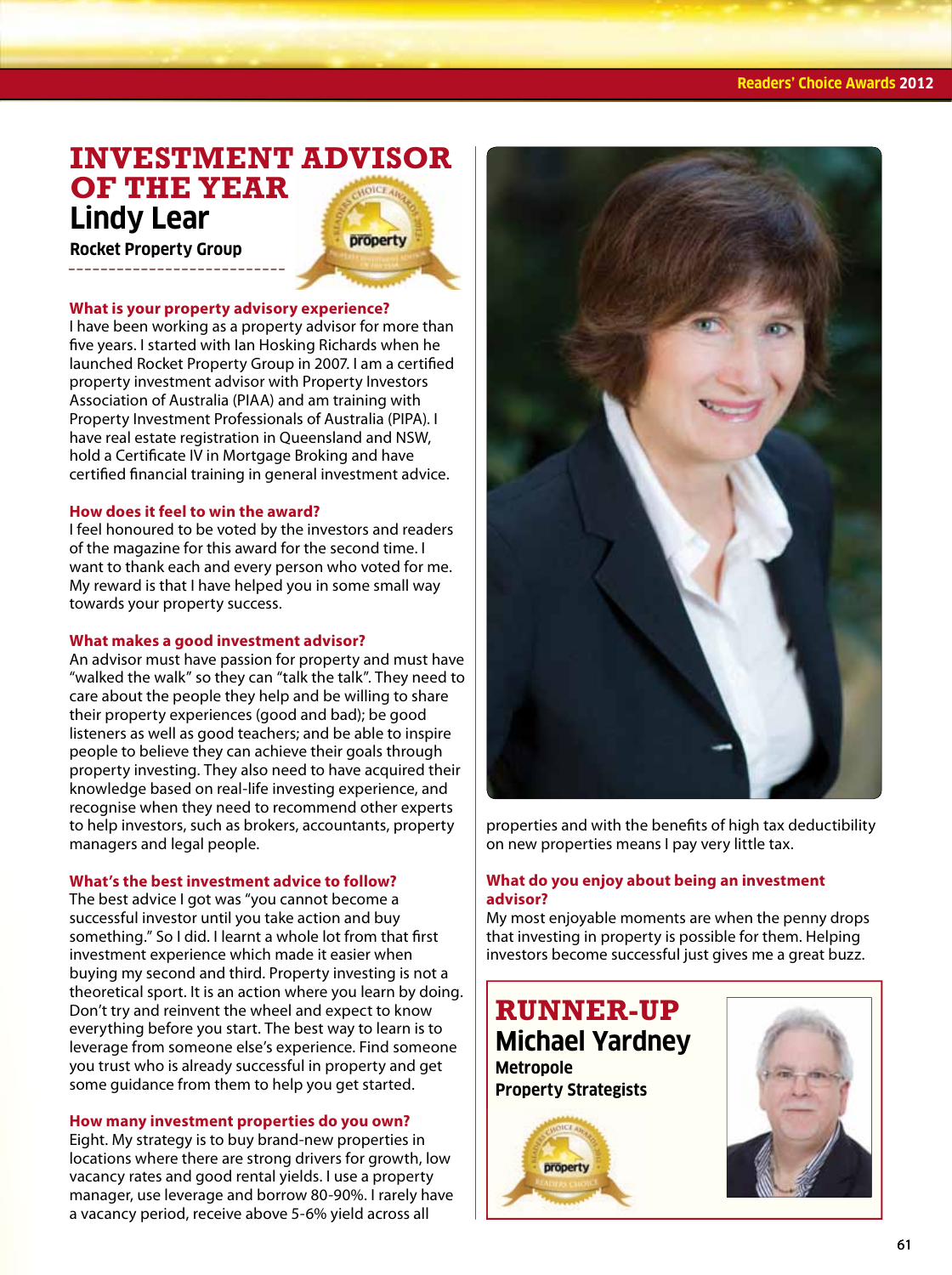#### **Readers' Choice Awards 2012**

# **BUYER'S AGENT OF THE YEAR Jake Milne**



**Infolio Property Advisors**

#### **What is your buyer's agent experience?**

I'm a certified Agent's Rep in NSW and Victoria, and have seven years of sales and negotiation experience from the corporate sector, which has been an excellent transferrable skill.

#### **How does it feel to win the award?**

It's quite flattering and surprising. The other winners in previous Readers' Choice Awards have been industry heavyweights, some of who I've had the pleasure of meeting, and all of which I admire. I'm privileged to be mentioned among them. It's also reassuring to see that clients and the people who I've networked with appreciate the hard work. I owe them a lot of thanks.

#### **What makes a good buyer's agent?**

A good buyer's advocate constantly seeks knowledge,



diving into every good source of information possible. They also develop and maintain strong relationships. There are many talented specialists that play essential parts in the buying process and having a large network of professionals you can trust is a major part of being a buyer's agent. I'd also like to think good buyer's agents are passionately in love with property. Nothing is too much work, or takes too much time because the love of the job overcomes those obstacles.

#### **What's the best purchasing advice to follow?**

Property is likely to be your largest investment – it's important to establish the right financial platform before investing. When it's time to buy, ensure that you're investing, not speculating. Focus on established areas with proven historic growth patterns and existing infrastructure, instead of buying in areas that have proposed changes or developments.

#### **Where do most buyers get it wrong?**

Buyers often choose properties that restrict them from reaching their property investment goals. They select sub-standard assets or focus on yield properties when they are at a stage when they would benefit more from a growth strategy. I always recommend searching for properties that are in residential zones, within established suburbs. Make sure that the street is desirable, quiet and perhaps even leafy. The property itself should be something a home owner would want to buy in the future for a potential emotional outcome. Features such as parking, outdoor space, and a good size are musts.

#### **What do you enjoy about being a buyer's agent?**

If I had to pick one it would be that you can talk to almost everybody about property and they can relate. Also, it's very rewarding consulting with people and helping them learn how to invest with better results.

#### **What readers said:**

"Jake and the team at Infolio not only found the perfect site for us but secured it for much less than expected. I was sceptical about buyer's agents before these dealings and now must say they've really turned me around." **– Stephen Meade**

# **RUNNER-UP Nathan Birch B Invested**



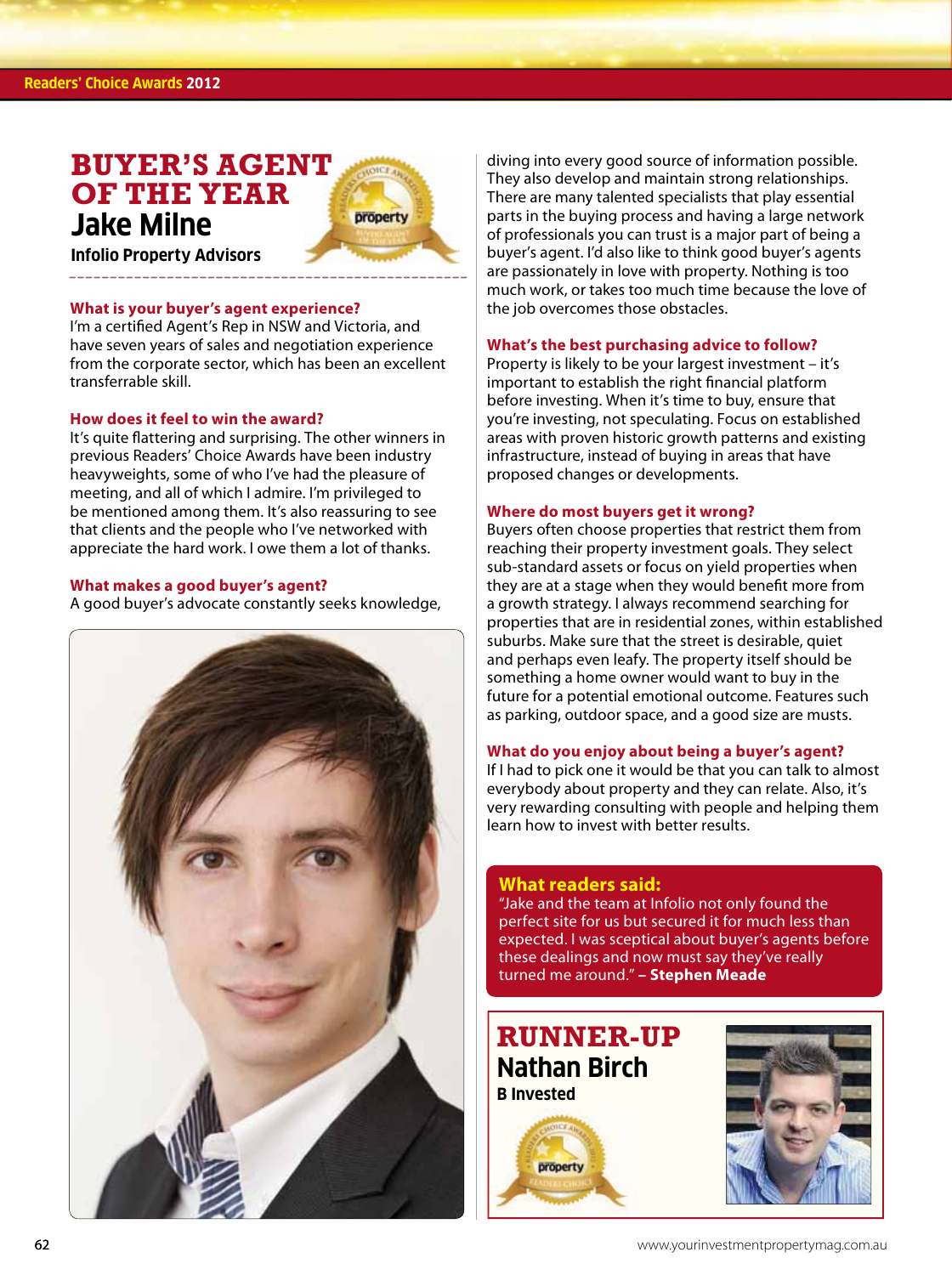### **MORTGAGE BROKER OF THE YEAR Paul Jones** property

**Raise Finance**



**What is your experience as** 

#### **a mortgage broker?**

I started in 2004 after a three-year stint as a financial planner. I moved into broking because my passion and heart was in property. I had been an active property investor since

1999 and I found it hard as a financial planner in those days not to be able to advise on property. I also had an ethical dilemma advising people to purchase shares and managed funds after the rise of terrorism sent shares plunging in 2001-03, when my own money was in property and doing very well.

#### **How does it feel to be recognised for your service?**

Quite a shock. I had no idea about the survey and was a little sceptical when I got the call. Nevertheless I have seen the comments written about me by some of my clients and I am happy that I can be that stable rock they are looking for when it comes to grassroots, sensible advice. It just shows. At the end of the day, without happy customers you are not going to get the referrals and repeat business.

#### **Many might feel daunted at the thought of taking on so much debt. How can they combat that fear?**

After years in the business you get a firm understanding of your clients and there are some that can handle debt with ease and others who are sporadic and don't handle it well. In most cases if you present enough information the facts become clear and they make their own decision.

#### **What advantages do buyers get using a broker?**

Transparency for one. I am upfront with all customers and always have been. In my first meeting I tell them what we do, how we get paid and what I will do for them. I inform them I have no allegiance with any of the lenders and the customer is free to choose which ever lender they want to and it is no skin off my nose.

#### **How can you spot a bad broker?**

As a customer I would ask any advisor in the property game how many properties they have or have owned and over what time frame. That will give you a clear idea of their experience. There is nothing better than advice from experience.

#### **What readers said:**

"Paul Jones from Raise Finance stands out above the rest. I went to a number of brokers in Darwin who had told me bluntly I couldn't borrow the amount I wanted. Paul researched multiple options, and unlike the previous brokers, found a way for me to borrow. On top of this, he helped me evaluate a number of different investment property options, calculating out-of-pocket expenses and affordability. He is one of the only businesses I refer to friends and workmates." – **Rachel Dixon**







# property **THE PERFECT CHRISTMAS GII**

**Buy a gift subscription to Your Investment Property magazine for only \$69.95 – SAVE \$49.45**

**Scriptions will commence with the February issue out in early January. Oer expires 17th December 2012.**

**To purchase a gift subscription, visit yourinvestmentpropertymag.com.au and quote promotional code CHRISYIP12**



**RP MANAGERS** 

Regional Property Managers servicing Toowoomba and the Darling Downs

Online agency offering a high level of service with competitive fees

www.rpmanagers.com.au

0432 272 159

WWW.DSRSCORE.COM.AU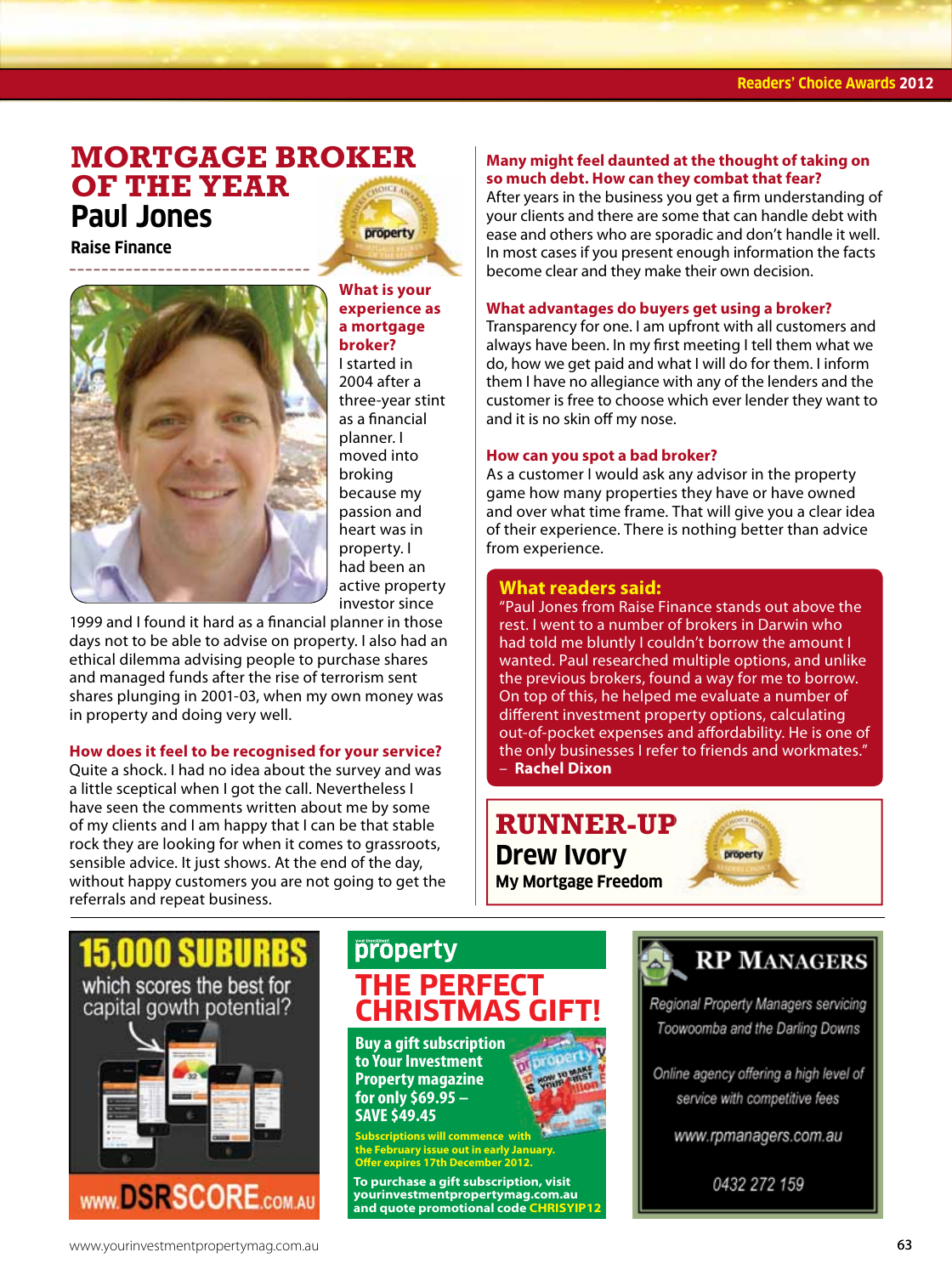#### **Readers' Choice Awards 2012**

# **TAX ADVISOR OF THE YEAR Shukri Barbara**



**Property Tax Specialists**

#### **What is your tax advisory experience?**

I've spent more than 30 years in tax and accounting and received a 30-year membership pin from CPA Australia in June 2012. I'm also a tax agent and a 30-year member of the Taxation Institute. I've specialised in advising people with investments in property since 2001.

#### **What are some of the most common tax issues investors seek you for advice?**

Apart from finding out what's deductible, the tax issues investors seek help with depend on what stage of life and what stage of the investment journey they are on.

Young investors are usually looking to understand tax



rules and set themselves up correctly with appropriate ownership structures to maximise their benefits and minimise their tax.

Investors who are older are looking to minimise their tax liability as they plan to exit investments (minimising capital gains) or ensure they are producing positive income for retirement. Investors between the two are looking for support and advice to help them make the right decisions, test their assumptions or just talk an idea for improvement through.

#### **What are the advantages of having a tax specialist?**

Property tax specialists can help investors avoid costly mistakes. Having someone who is not emotionally involved checking your ideas and plans can enable better decision making.

#### **If there was one tax tip every investor should remember, what would it be?**

No one tax tip fits all people. However, it's always good to develop a strategy. Property investment decisions should be commercially sound with tax benefits as a part of the total – not the whole justification.

#### **How does it feel to win the award again?**

Twice as humbling as the first time. I'm grateful to all those who nominated me.

#### **What readers said:**

"Without Shukri's advice we would have made purchases at the wrong moment for obtaining funding, made sales with negative tax outcomes and made a total mess of rental management, depreciation and adherence to ever-changing regulations. Any accountant can claim to know tax matters in property investment, but we get so much more out of Shukri. We are constantly kept up to date on tax, banking and mortgage trends, investment models, legal structures and other diverse matters. I might add that Shukri always has time to have chat, take an interest in our family, brainstorm business ideas and humbly shares his own challenges and ambitions."**– Denise Moser**

# **RUNNER-UP David Shaw WSC**



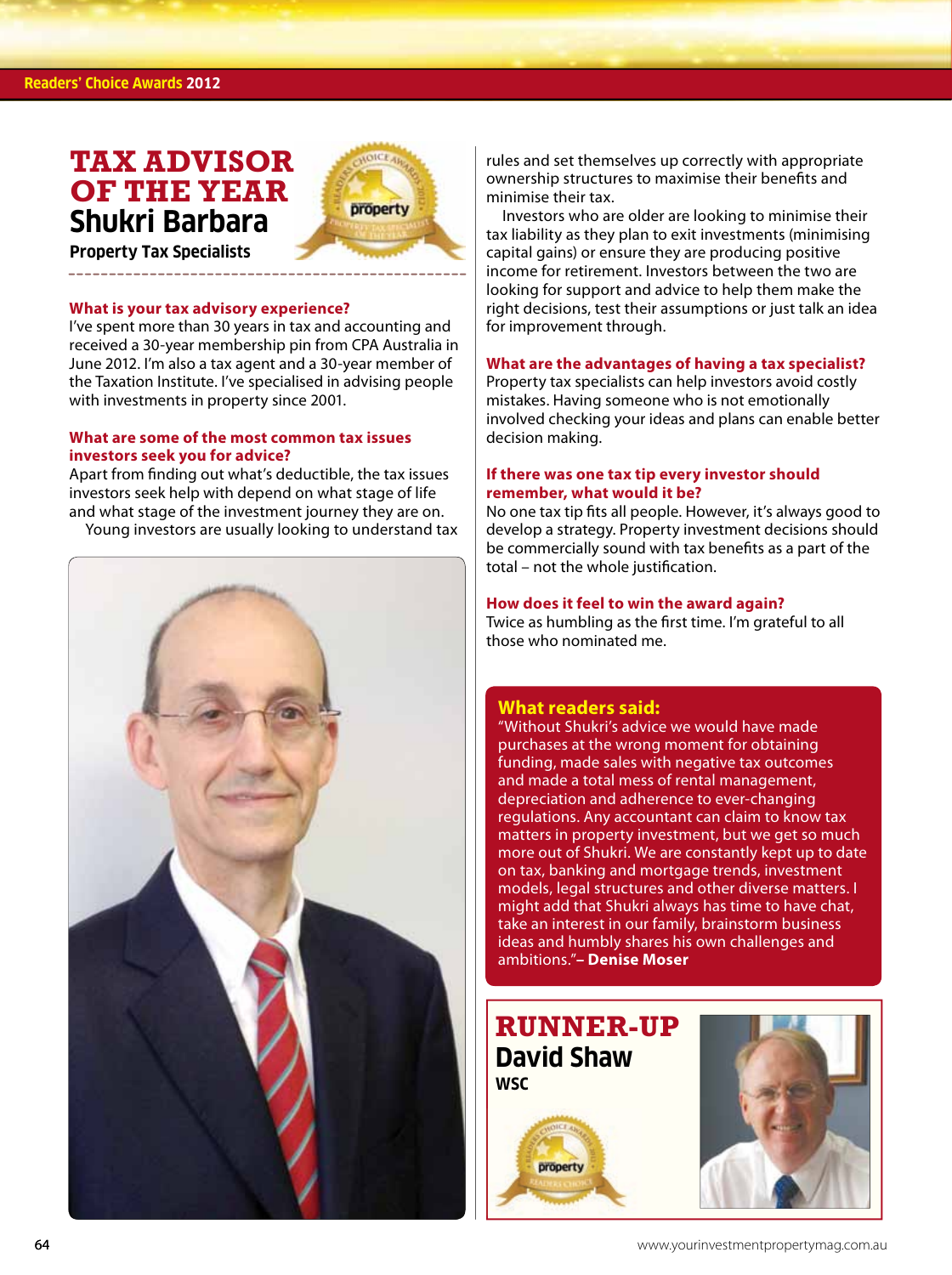# **PROPERTY MANAGER OF THE YEAR Roseanne Gaut property**

**Dowling Real Estate**

#### **What is your property management experience?**

After completing a traineeship for a Certificate IV in Business, Real Estate Property Management in late 2000, I applied for a position with Dowling Real Estate Maitland and was appointed Property Manager. Dowling Real Estate Maitland had 167 managements when I first began as Property Manager, we now manage over 400 properties. In early 2012, the previous owners approached me with an offer to purchase the business from them and I jumped at the opportunity to benefit from my years of dedication to the industry.

#### **You manage properties in Maitland, NSW. Are there many investors in this market?**

Investors in the Maitland area have increased considerably over the last five to 10 years. Factors contributing to the growth include close proximity to coal mines in the Hunter Valley and the Traffic Infringement Bureau and Mineral Resources Department relocating to Maitland. The ABS Census 2011 states 23.8% of housing properties in the Maitland area as rented.

#### **What benefits do investors get with a property manager?**

When hiring a property manager, you are hiring professional experience and knowledge in the industry. Property managers know legal requirements, obligations and legislative changes. Agents also have access to tools that assist in choosing the right tenant, teamed with procedures to assist in managing the tenancy. All management fees and charges are tax deductible.

#### **When choosing a property manager, how do you know you're getting a good one?**

A property manager needs to be passionate, professional, a great communicator, ambitious and have a balance of empathy and compassion. When you meet the property manager, trust your gut feeling about them and if it feels right go with them. The best way to judge a good property manager is by referrals. It is the ultimate compliment when a previous tenant brings their new investment to the agency for management.

#### **In your experience, what are the biggest property management issues that usually come up?**

Rent arrears. If they are not addressed regularly the arrears can get out of control. People need to know boundaries and following a strict arrears policy assists in managing the problem.



#### **How does it feel to win this award?**

It is humbling to realise that people have taken the time to say such kind and thoughtful things about me in a public forum. It is wonderful to be thought of in such high regard when at the end of the day I am just doing my job the best I can.